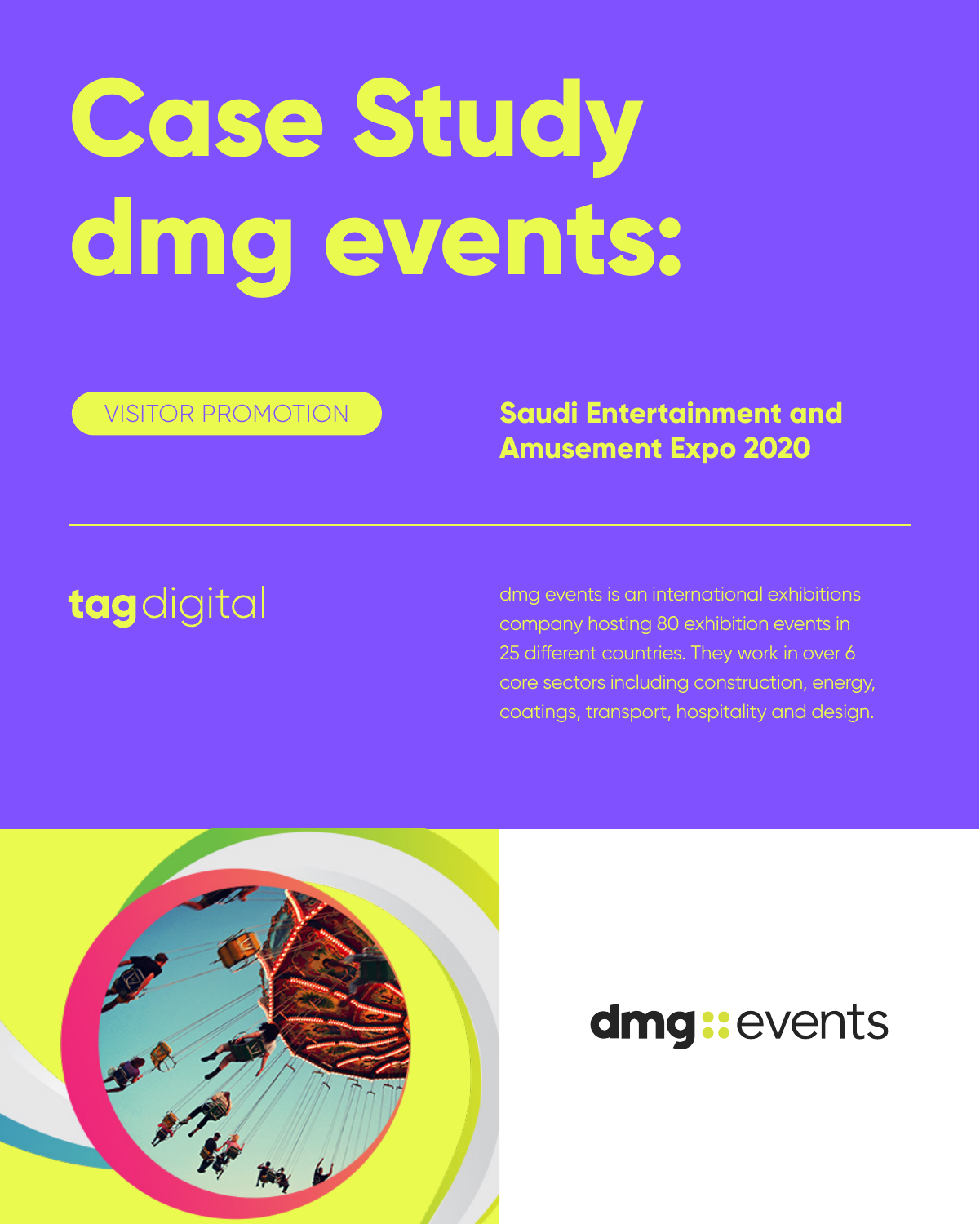Saudi Entertainment and Amusement (SEA) Expo is the first trade event in Saudi Arabia that is dedicated to the entertainment and leisure sectors.

The expo brings the best product, services and technology brands from over 25 different countries in a bid to become the Middle East's entertainment and leisure hub.

- Targets were created based on Tag Digital benchmark data from the target industry and region as this was the first time working on SEA Expo
- Utilised Google, YouTube and Facebook



- in order to maximise conversions, with the majority of conversions generated from Facebook
- Used different ad types throughout the campaign including single images, slideshows and video ads

### **The Campaign Objectives**

- To deliver visitor registrations from users in Saudi Arabia only
- To drive new users to the website through raising brand awareness

# **The Approach**

# tagdigital

#### Case Study **Saudi Entertainment & Amusement Expo 2020**

*Preview Google Ad for Mobile*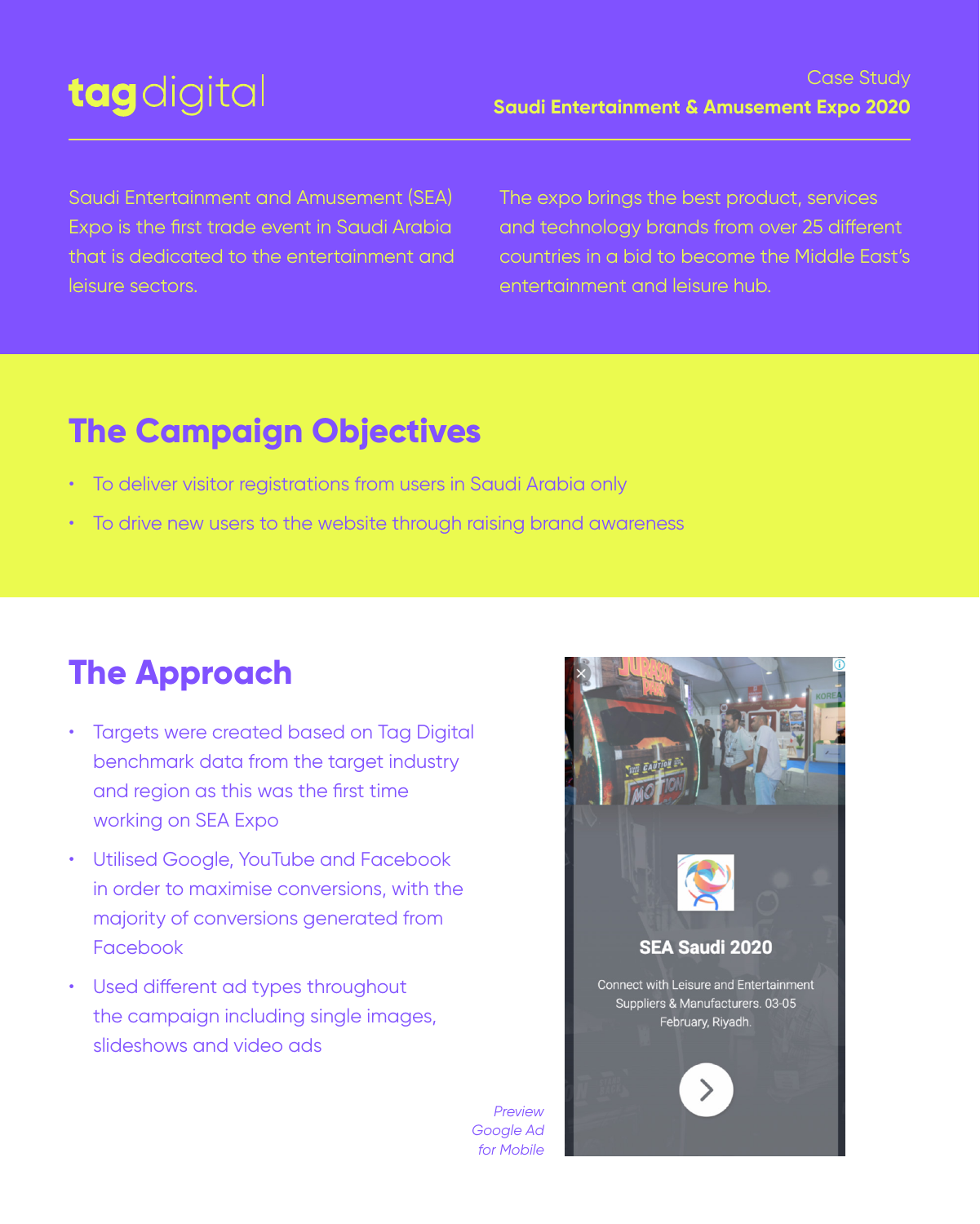#### *Preview Facebook Video Ad*



**Saudi Entertainment and Amusement** 

 $\bullet\bullet\bullet$ 

Meet Simon Townsend next week on 3 Feb at 17:30pm at the SEA Summit.



Showcasing the Latest Products, Services & Technology.



*Preview Facebook Image Ad*

Saudi Arabia is on the Brink of a \$64 Billion Entertainment Revolution. 3-5 Feb, Riyadh.

#### Case Study

# tagdigital

#### **Saudi Entertainment & Amusement Expo 2020**





#### **SEA Saudi 2020**





| SAUDIENTERTAINMENTEXPO.COM                         |         |
|----------------------------------------------------|---------|
| احصل على تذكرتك المجانية البوم!                    | SIGN UP |
| مركز الرياض الدولي للمؤتمر ات والمعارض   3 - 5 فبر |         |

#### *Preview Google Ad*



### **SEA Saudi Expo 2020**



SAUDIENTERTAINMENTEXPO.CO... **Saudi Entertainment and Amusement Summit** 

**LEARN MORE** 

*Preview Image Ad on Google*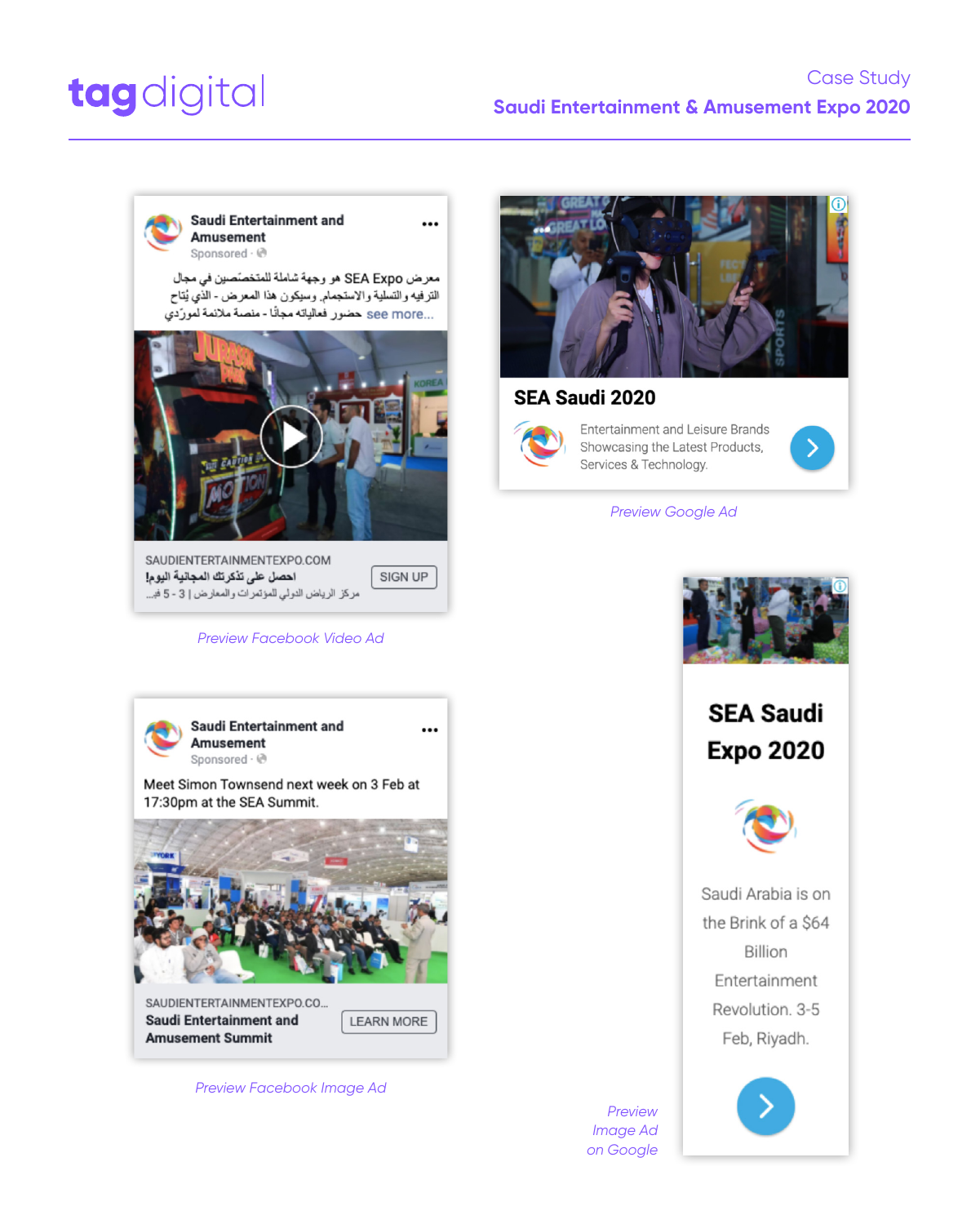• All levels of the funnel were targeted, using different types of messaging to target specific stages of the funnel:

• To generate new data to the website, lookalike audiences and top-level interest audiences were created across Facebook and awareness-based Display ads were used across the Google Display and YouTube Networks

#### **Top of the Funnel (ToF)**

This stage of the funnel was restricted to Facebook and was introduced to raise brand awareness. Audiences based on interests and job titles were created, with the interests audience performing particularly well.

#### **Middle of the Funnel (MoF)**

The intent for MoF users is stronger than ToF. Keywords on Google Search and custom intent targeting on Google Display were used. On Facebook, lookalike audiences based on the remarketing (RM) audiences created for Bottom of the Funnel were used.

#### **Bottom of the Funnel (BoF)**

This stage of the funnel is based on users that had already interacted with the event. More specific keywords were used across Google to reach these users. Brand keywords on Google were also used as the people that made these searches are likely to have very high intent as they are directly aware of the brand. Used RM on Facebook to users who had already been on the

event website by using stronger messaging pushing the users to register.

### **The Approach (continued)**



Case Study **Saudi Entertainment & Amusement Expo 2020**